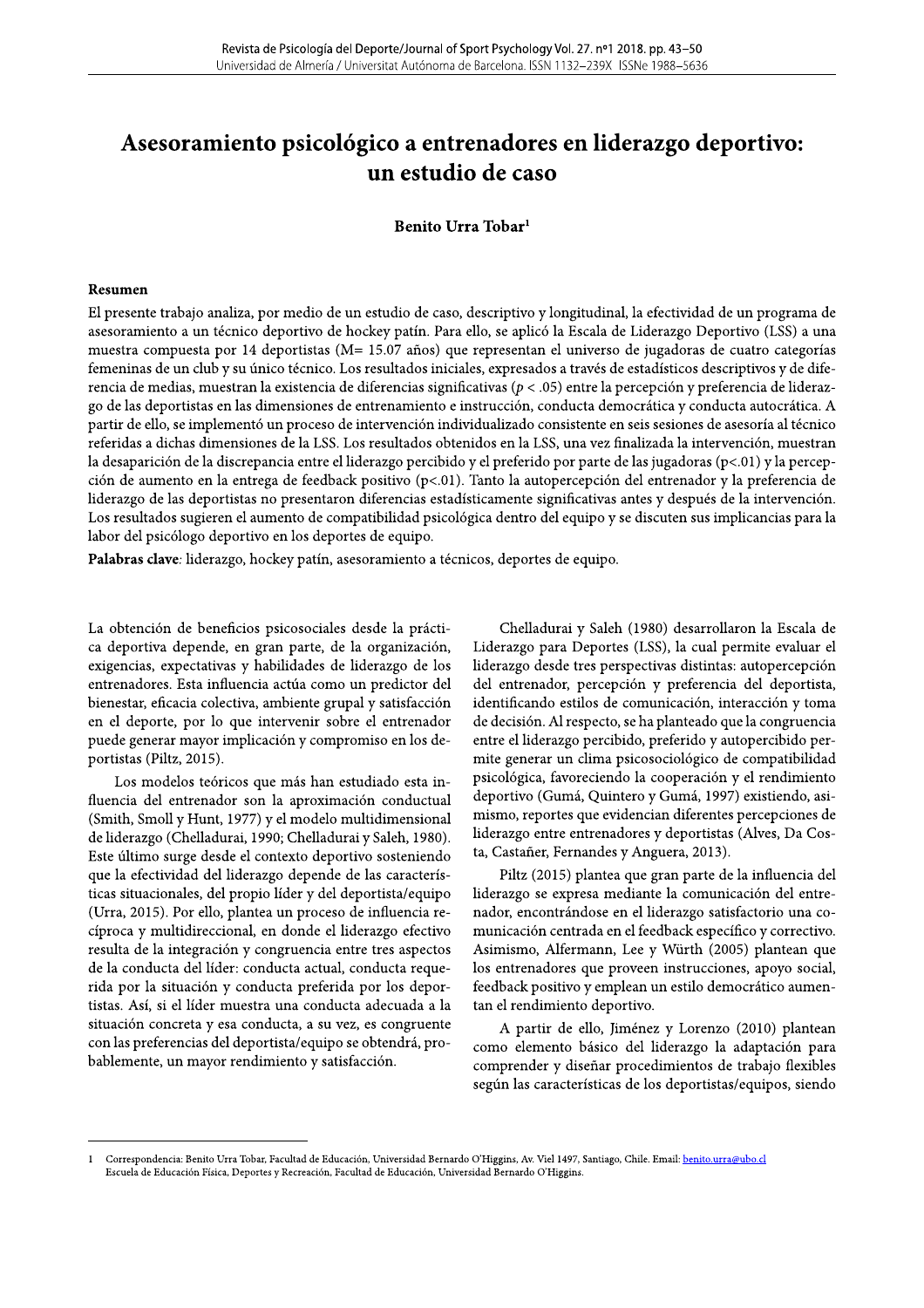ello una necesidad sentida por los entrenadores, tal como evidencia Díaz (2008) en cuyo estudio 53 entrenadores de voleibol expresan la necesidad de asesoramiento psicológico en temas de autocontrol, manejo de grupos y técnicas de comunicación.

Sousa, Cruz, Torregrosa, Vilches y Viladrich (2006) defienden la importancia de la asesoría personalizada para adecuar los contenidos de enseñanza a las necesidades de cada entrenador, identificar situaciones clave para su éxito y lograr efectos más estables a largo plazo, aunque no sea posible extrapolar los datos obtenidos a partir de casos únicos.

En este sentido, el estudio de caso puede ser una herramienta importante al diseñar metodologías de intervención con entrenadores, ya que es una exploración profunda de un sujeto o grupo atendiendo a sus características o necesidades particulares, que permite entregar una visión detallada de dicha realidad (Hodge, Henry y Smith, 2014). Este enfoque se ha empleado, por ejemplo, para abordar temas ligados a la dinámica de la relación entrenador-deportista (Hugget y Antonini, 2011) y la efectividad de estrategias de coaching en deporte (García-Naveiro, 2013; Sharp y Hodge, 2013; Voight, 2012).

En términos generales, los programas de asesoría y/o entrenamiento a entrenadores se han orientado mayoritariamente a optimizar sus recursos en habilidades de manejo grupal y desarrollo de habilidades pedagógicas logrando resultados satisfactorios. En relación a la intervención sobre las habilidades comunicativas de los entrenadores, Cruz (1994) realizó una preparación psicológica con 12 técnicos de basquetbol generando un mayor número de respuestas de instrucción técnica y ánimo, aumentando la satisfacción de los deportistas. Gimeno (2003) reporta que un proceso de entrenamiento en habilidades sociales y de resolución de problemas con entrenadores, de disciplinas deportivas no especificadas, generó la adquisición de herramientas para el manejo individual y grupal con deportistas y padres, logrando mejoras en conductas de apoyo y disminución de conductas punitivas.

Asimismo, Sousa et al. (2006) desarrollaron el Programa de Asesoramiento Personalizado a Entrenadores (PAPE) y lo aplicaron a cuatro entrenadores de fútbol de acuerdo a sus necesidades específicas. Tras realizar una observación conductual y una asesoría individual, los resultados indican que tres de los cuatro entrenadores aumentaron sus conductas de refuerzo y disminuyeron las conductas punitivas. García, Caracuel y Peñaloza (2013) reportan el mismo efecto conductual, tras un programa de entrenamiento a cinco profesores de danza, para favorecer la motivación de sus alumnos.

Por su parte, Mora, Cruz y Torregrosa (2009) realizaron un programa de entrenamiento para la mejora del clima motivacional y el desarrollo de un estilo positivo de comunicación usando las dimensiones del programa TAR-GET. Los resultados mostraron un aumento de las conductas de apoyo e instrucción ante los errores en cuatro de cinco entrenadores de basquetbol asesorados, así como una disminución de las conductas punitivas, revelando la posibilidad de mejorar las habilidades comunicativas de los entrenadores individualizando dichas intervenciones en función de las características del líder y sus dirigidos.

Koh, Blom, Fairhusrt, Paiement y Kee (2014) reportan la utilidad de un programa de coaching en entrenadores de basquetbol en habilidades de comunicación y feedback. Finalmente, Soriano, Ramis, Cruz y Sousa (2014) diseñaron e implementaron un programa de intervención individualizado con tres entrenadores de fútbol para desarrollar un estilo de comunicación positivo y favorecer la satisfacción de las necesidades psicológicas básicas de los jugadores. Los resultados muestran que, tras la intervención, los tres entrenadores redujeron las conductas punitivas y dos de ellos cumplieron objetivos relacionados a satisfacción de necesidades de apoyo y autonomía de los deportistas.

La intervención con entrenadores también se ha aplicado en ámbitos ligados al manejo grupal. Es así como Sousa, Smith y Cruz (2008), utilizando los principios del Coach Effectiveness Training (CET) y un registro conductual, desarrollaron un programa individual de establecimiento de metas en dos entrenadores de basquetbol, logrando en ambos un incremento en las conductas deseadas.

Por su parte, Chicau, Silva y Palmi (2012) asesoraron a un entrenador de fútbol en el contexto de un programa de intervención psicológica orientado al team building abordando temas como la identidad de equipo, liderazgo y comunicación concluyendo, cualitativamente, que el programa fue evaluado de forma positiva por el técnico. En la misma línea, se han formulado proyectos de intervención con entrenadores en las dimensiones de motivación, clima motivacional e inteligencia emocional a través del programa TARGET (Conde, Fernández, Garrido y Rodríguez, 2015) y en la consolidación de habilidades de liderazgo (Rivas y Florean, 2014).

Finalmente, Castillo, Ramis, Cruz y Balaguer (2015) reportan la efectividad de un programa de formación aplicado a 521 entrenadores de fútbol para la creación de climas motivacionales que favorecieran el bienestar de los deportistas. Los resultados muestran una valoración positiva de las estrategias recibidas así como en su aplicación práctica.

Los antecedentes expuestos respaldan los planteamientos que sugieren la necesidad de asesorar, en forma personalizada, a los entrenadores en función de las características, necesidades y percepciones de sus deportistas, con el fin de aumentar la compatibilidad entre ambos (García, 2014; Gutiérrez, Ruiz y López, 2011; Soriano et al., 2014). Por ende, se requieren estudios adecuados a cada contexto y, en tal sentido, el presente trabajo plantea una intervención situada, cuyo objetivo general consiste en optimizar el liderazgo deportivo, por medio de metodologías que aumenten las alternativas de actuación del entrenador.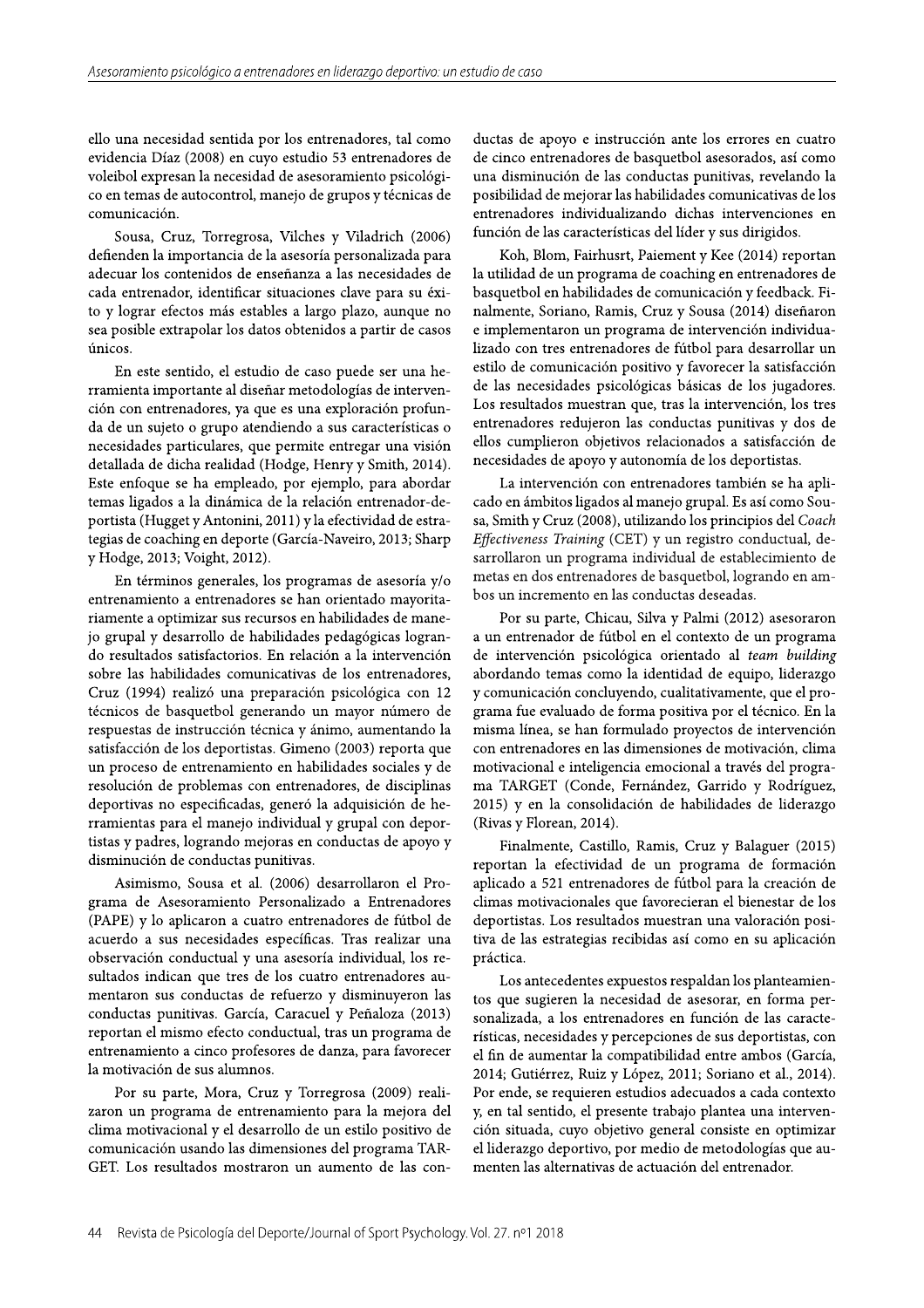En tal sentido, se propone como hipótesis general que el asesoramiento psicológico al entrenador generará mayor concordancia entre el liderazgo percibido y el preferido por las deportistas a su cargo, considerando que la evidencia previa sustenta la existencia de diferencias tanto en la percepción de liderazgo de deportistas y entrenador, como entre el liderazgo percibido y preferido por las deportistas.

# Método

# Participantes

Se trabajó con el universo de las categorías femeninas premini, mini, infantil y juvenil de un club de hockey patín  $(n = 14)$ , con edades entre 12 y 18 años (X = 15.07) considerando que algunas de ellas participan en más de una categoría. Por otra parte, se trabajó con el único entrenador de estas series, de 32 años de edad, para ofrecer un análisis comparativo entre la percepción de liderazgo del entrenador y las jugadoras.

## Diseño y procedimiento

Se realizó un estudio de caso, de tipo descriptivo y longitudinal, en donde se analizó el liderazgo de un entrenador para luego, en base a los resultados obtenidos, realizar una

### Tabla 1.

Sesiones de Asesoría a Técnico.

asesoría psicológica individualizada. Se presentaron los objetivos, características metodológicas y formales del estudio al entrenador, a fin de obtener su consentimiento para implementar la investigación. Luego, se efectuó la aplicación de la LSS durante la pretemporada de trabajo de manera individual con el entrenador y de forma colectiva con las deportistas, a las cuales se instruyó el anonimato en la respuesta a fin de evitar sesgos de deseabilidad social o de expectativas negativas ante un eventual conocimiento de la evaluación por parte del entrenador.

Posteriormente, se implementaron seis sesiones de trabajo quincenales con el entrenador con una duración aproximada de 40 minutos cada una. La intervención se abocó a las dimensiones donde existía mayor discrepancia entre la percepción y preferencias de liderazgo de las deportistas, abordando todos los reactivos concretos que las constituyen (Tabla 1). La asesoría contempló actividades de detección de conductas de entrada en cada dimensión, autoanálisis y dinámicas prácticas, así como material de apoyo en torno a las temáticas abordadas, incluyendo recomendaciones y estrategias prácticas a emplear en el trabajo con las deportistas. Finalmente, se realizó una segunda evaluación de liderazgo para apreciar la existencia de eventuales diferencias respecto a la primera medición.

| <b>Sesión</b> | <b>Dimensión</b>            | Temática                 | <b>Contenidos</b>                                           |
|---------------|-----------------------------|--------------------------|-------------------------------------------------------------|
|               | Entrenamiento e instrucción | Entrega de instrucción   | Conductas actuales y características adecuadas en la entre- |
|               |                             |                          | ga de instrucciones                                         |
|               | Entrenamiento e instrucción | Corrección y análisis de | Conductas actuales y características adecuadas en análisis  |
|               |                             | desempeño                | y corrección de ejecuciones                                 |
| 3             | Entrenamiento e instrucción | Metodología de instruc-  | Conductas actuales y uso de recursos metodológicos y        |
|               |                             | ciones                   | pedagógicos de entrenamiento                                |
| 4             | Conductas de refuerzo       | Entrega de feedback      | Conductas actuales y características adecuadas en la entre- |
|               |                             | positivo                 | ga de feedback y refuerzos positivos                        |
| 5             | Estilo de manejo            | Estilos de liderazgo     | Estilo actual de liderazgo. Características, limitaciones y |
|               |                             |                          | ventajas de liderazgos democráticos y autocráticos.         |
| 6             | Cierre                      | Evaluación de asesoría   | Evaluación de programa de asesoría al técnico               |

#### Instrumento

Escala de liderazgo deportivo (LSS). Consta de 40 ítems que hacen referencia a cinco dimensiones de la conducta del líder: (a) Conducta de entrenamiento o instrucción (factor orientado a la tarea): dirigida a mejorar la ejecución técnico-táctica de los deportistas; (b) Conducta democrática (factor relacionado a estilo de dirección): incluye la participación de los deportistas en las decisiones ligadas a las metas, métodos prácticos y estrategias de juego; (c) Conducta autocrática (factor relacionado a estilo de dirección): independencia del entrenador en la toma de decisiones, distancia social de sus deportistas y énfasis en su autoridad personal; (d) Conducta de apoyo social (factor motivacional): preocupación del entrenador por los deportistas, su bienestar, un ambiente positivo de trabajo y por relaciones interpersonales cercanas; (e) Entrega de feedback positivo (factor motivacional): aplicación de refuerzos como reconocimiento y recompensa por una buena actuación.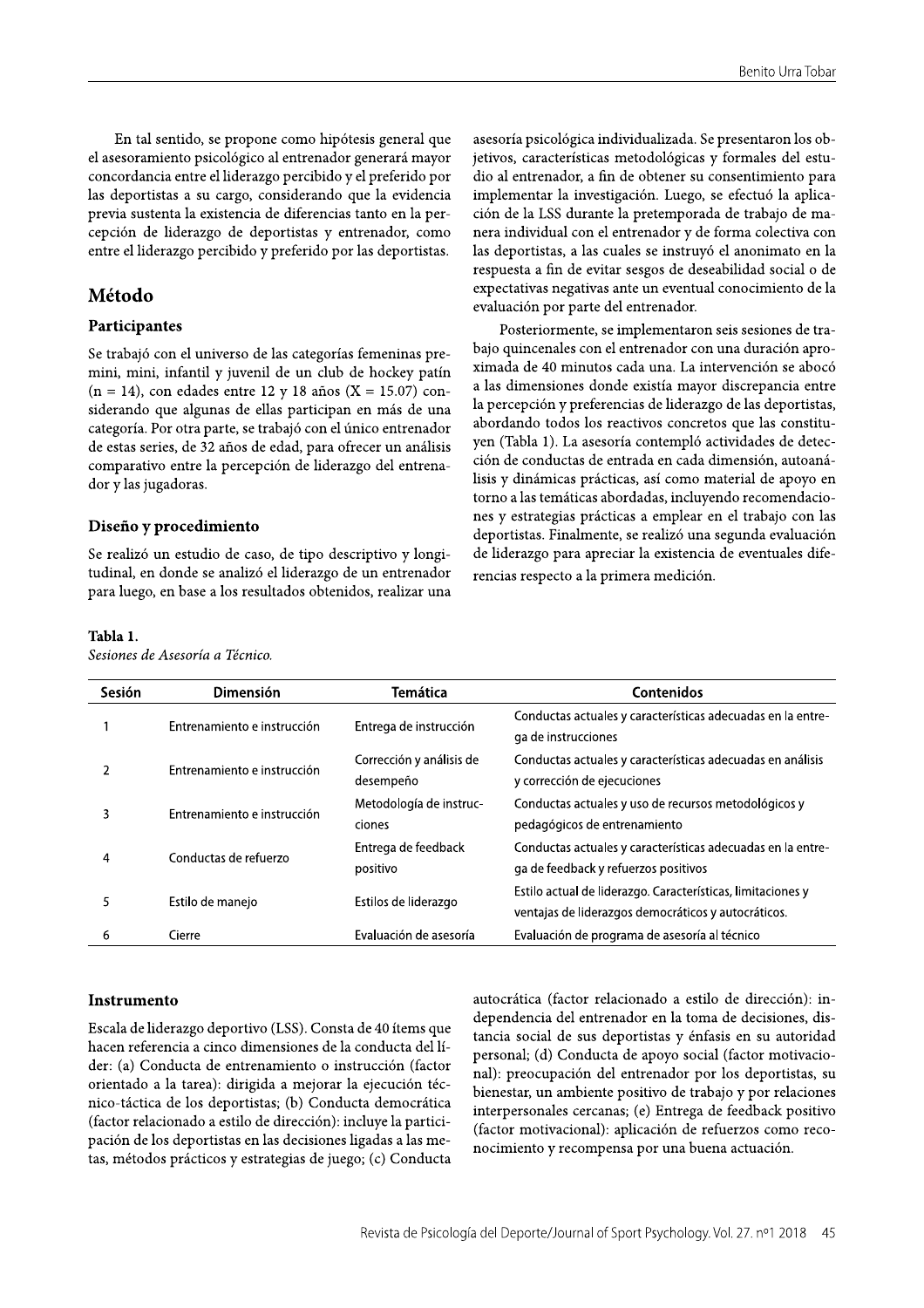Esta escala presenta tres versiones: liderazgo percibido (LSS-1, escala de evaluación de los deportistas), liderazgo preferido (LSS-2, escala de preferencia de liderazgo por parte de los deportistas) y percepción del técnico (LSS-3, autoevaluación del entrenador).

## Análisis de datos

Considerando el carácter descriptivo del estudio, los datos fueron procesados, empleando el programa Statistical Package for Social Sciences (SPSS) versión 19, a través de estadísticos descriptivos y de diferencia de medias (t de student) para tener una visión de las eventuales diferencias entre percepción de entrenador y deportistas, preferencia y percepción de las deportistas, y preferencia de deportistas y percepción del entrenador, antes y después de la intervención. Para este último efecto, considerando que se comparaba una muestra de 14 personas con la evaluación de un sólo sujeto, se utilizó la puntuación z para establecer la significatividad estadística de las diferencias.

## Resultados

La Tabla 2 muestra los resultados obtenidos en la aplicación inicial del LSS referida a la percepción de liderazgo de deportistas y entrenador, así como las preferencias de las jugadoras indicando las diferencias entre dichas dimensiones.

### Tabla 2.

Comparación de Medias Pre-test LSS.

|                                | LSS <sub>1</sub> |      | LSS-2 |      | Dif. medias |        | Dif. medias LSS-1 / LSS-3 |                |  |
|--------------------------------|------------------|------|-------|------|-------------|--------|---------------------------|----------------|--|
| Variable                       | Media            | D.E. | Media | D.E. |             | t Sig. | Ptje. LSS-3               | Puntuación z** |  |
| Entrenamiento e<br>Instrucción | 46.86            | 7.33 | 54.57 | 6.55 | 2.938*      | 0.01   | 56                        | 1.25           |  |
| Apoyo<br>Social                | 31.36            | 3.92 | 29.50 | 3.96 | $-1.248$    | 0.22   | 29                        | $-0.60$        |  |
| Feedback<br>Positivo           | 16.64            | 2.98 | 18.29 | 2.92 | .474        | 0.15   | 18                        | 0.46           |  |
| Conducta Democrática           | 23.86            | 2.98 | 26.50 | 3.98 | 1.989*      | 0.06   | 23                        | 0.29           |  |
| Conducta Autocrática           | 17.29            | 2.89 | 13.36 | 4.31 | $-2.833*$   | 0.01   | 12                        | $-1.83$        |  |

\*  $p < 0.05$ 

\*\* Puntuación z: existe diferencia estadísticamente significativa si es mayor a 1.96

Los resultados indican que las deportistas percibían en el entrenador un dominio de las conductas de apoyo social, seguido de las conductas de instrucción y entrega de refuerzo. Por su parte, el entrenador se percibe como instructor y democrático mientras que las deportistas perciben un estilo de manejo autocrático, aunque estas diferencias no son estadísticamente significativas en ninguna de las dimensiones de la LSS  $(z < 1.96)$ .

Al analizar las preferencias de las deportistas se observaron diferencias estadísticamente significativas en las dimensiones de conducta de entrenamiento ( $t = 2.938$ ; p <.05), democrática

 $(t=1.989; p < .05)$  y autocrática ( $t = -2.833; p < .05$ ) existiendo una expectativa por un estilo democrático basado en conductas de instrucción y, en segundo plano, conductas de refuerzo y apoyo social.

Así, esta evaluación muestra una discrepancia entre el liderazgo preferido y percibido por los deportistas y diferencias, no estadísticamente significativas, entre el liderazgo percibido por deportistas y entrenador, así como similitud entre el liderazgo preferido por las deportistas y el percibido por el entrenador, evidenciando un acuerdo a nivel de expectativas pero no de percepción de las conductas actuales, especialmente en las dimensiones de instrucción, entrega de feedback positivo y manejo democrático.

La Tabla 3 expresa los resultados obtenidos tras la intervención realizada, mostrando la inexistencia de diferencias estadísticamente significativas entre el liderazgo percibido y el preferido por las deportistas en todas las dimensiones evaluadas, y un acercamiento de la conducta del entrenador a las necesidades percibidas por las deportistas.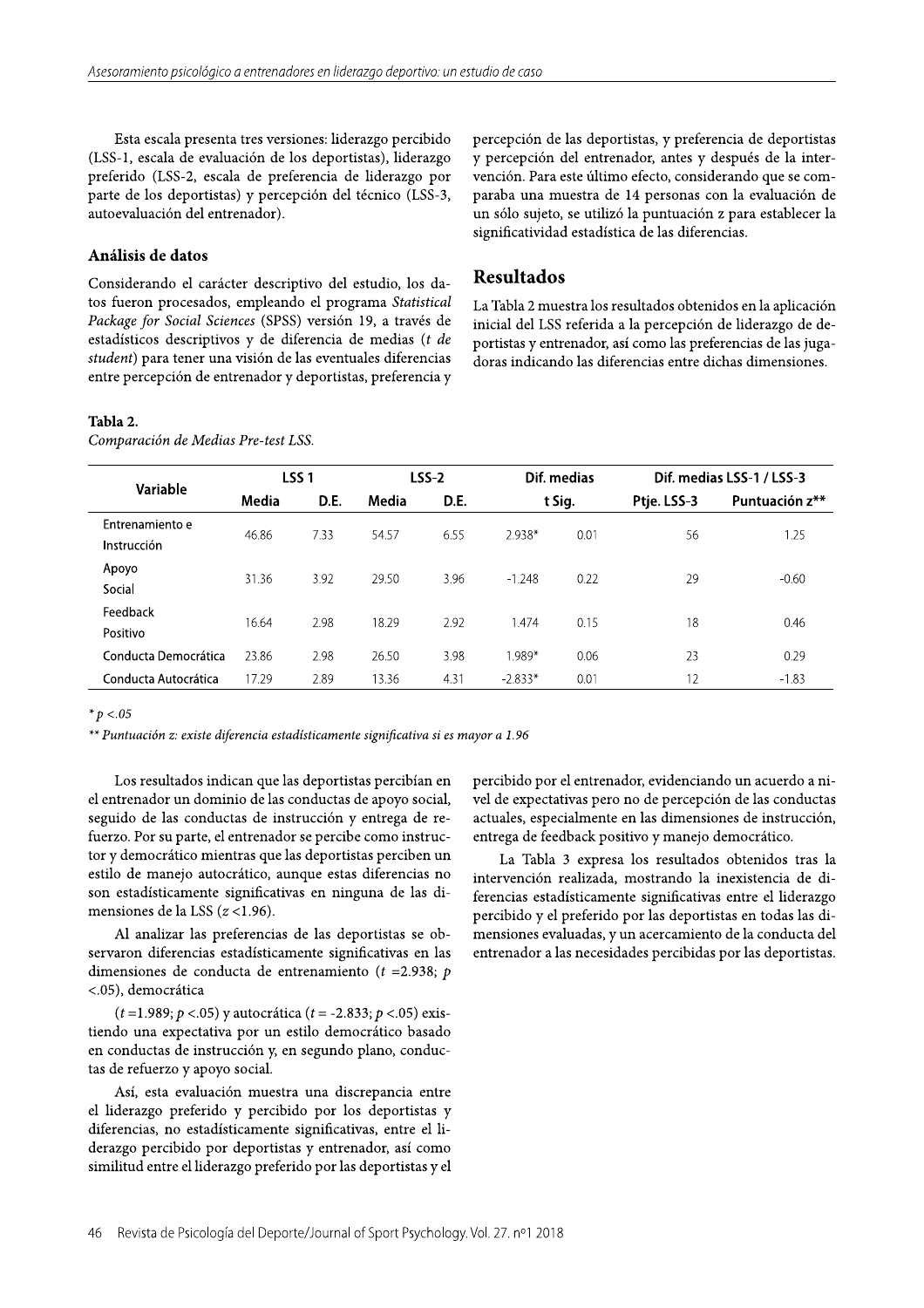## Tabla 3.

| Comparación de Medias Post-test LSS. |  |  |  |  |
|--------------------------------------|--|--|--|--|
|--------------------------------------|--|--|--|--|

|                                | LSS <sub>1</sub> |      | <b>LSS-2</b> |      | Dif. medias |      | Dif. medias LSS-1 / LSS-3 |                |
|--------------------------------|------------------|------|--------------|------|-------------|------|---------------------------|----------------|
| Variable                       | Media            | D.E. | Media        | D.E. | t Sig.      |      | Ptje. LSS-3               | Puntuación z** |
| Entrenamiento e<br>Instrucción | 55.07            | 5.24 | 54.57        | 4.67 | 0.267       | 0.79 | 57                        | 0.52           |
| Apoyo<br>Social                | 29.71            | 4.80 | 30.71        | 5.40 | $-0.518$    | 0.61 | 29                        | $-0.32$        |
| Feedback<br>Positivo           | 18.29            | 3.27 | 19.14        | 2.51 | $-0.78$     | 0.44 | 20                        | 0.34           |
| Conducta Democrática           | 26.14            | 3.04 | 27.57        | 3.01 | $-1.25$     | 0.22 | 23                        | $-1.52$        |
| Conducta Autocrática           | 12.43            | 5.37 | 13.14        | 3.21 | $-0.43$     | 0.67 | 12                        | $-0.36$        |

\*  $p < 0.05$ 

\*\* Puntuación z: existe diferencia estadísticamente significativa si es mayor a 1.96

Al comparar la evolución de la percepción de liderazgo a lo largo del estudio (Tabla 4) se observa que la preferencia de liderazgo se mantuvo sin diferencias estadísticamente significativas entre el pre-test y el post-test. Esta tendencia también se observa en el liderazgo autoevaluado por el entrenador, cuya percepción se mantiene estable durante la realización del estudio.

# Tabla 4.

Comparación de Medias Pre-test / Post-test en LSS-1 y LSS-2.

|                             |                 | <b>LSS-1</b> |       |           |           |      |
|-----------------------------|-----------------|--------------|-------|-----------|-----------|------|
|                             | <b>Pre-test</b> |              |       | Post-test |           |      |
| Variable                    | Media           | D.E.         | Media | D.E.      | t         | Sig. |
| Entrenamiento e Instrucción | 46.86           | 7.33         | 54.57 | 4.67      | $-3.151*$ | 0.01 |
| Apoyo Social                | 31.36           | 3.92         | 30.71 | 5.40      | 0.32      | 0.75 |
| Feedback Positivo           | 16.64           | 2.98         | 19.14 | 2.50      | $-2.28*$  | 0.01 |
| Conducta Democrática        | 23.86           | 2.98         | 27.57 | 3.00      | $-3.27*$  | 0.01 |
| Conducta Autocrática        | 17.29           | 2.89         | 13.14 | 3.20      | $3.61*$   | 0.00 |
|                             |                 | <b>LSS-2</b> |       |           |           |      |
|                             | <b>Pre-test</b> |              |       | Post-test |           |      |
| Entrenamiento e Instrucción | 54.57           | 6.55         | 55.07 | 5.24      | $-0.232$  | 0.82 |
| Apoyo Social                | 29.50           | 3.96         | 29.71 | 4.80      | $-0, 60$  | 0.88 |
| Feedback Positivo           | 18.29           | 2.92         | 18.29 | 3.27      | 0.000     | 1.00 |
| Conducta Democrática        | 26.50           | 3.98         | 26.14 | 3.04      | 0.59      | 0.80 |
| Conducta Autocrática        | 13.36           | 4.31         | 12.43 | 5.36      | 0.624     | 0.54 |

\*  $p < 01$ , \*\*  $p < 05$ 

La evaluación que varía notoriamente es la percepción de las deportistas, apreciándose diferencias estadísticamente significativas entre pretest y post-test aumentando las dimensiones de entrenamiento e instrucción ( $t = -3.151$ ; p <.05), feedback positivo ( $t = -2.28$ ;  $p < .05$ ) y conducta democrática ( $t = -3.27$ ;  $p < .05$ ), y disminuyendo, de forma estadísticamente significativa, la conducta autocrática ( $t = 3.61$ ;  $p$  <.05). Por su parte, la dimensión de apoyo social muestra una leve baja aunque no estadísticamente significativa.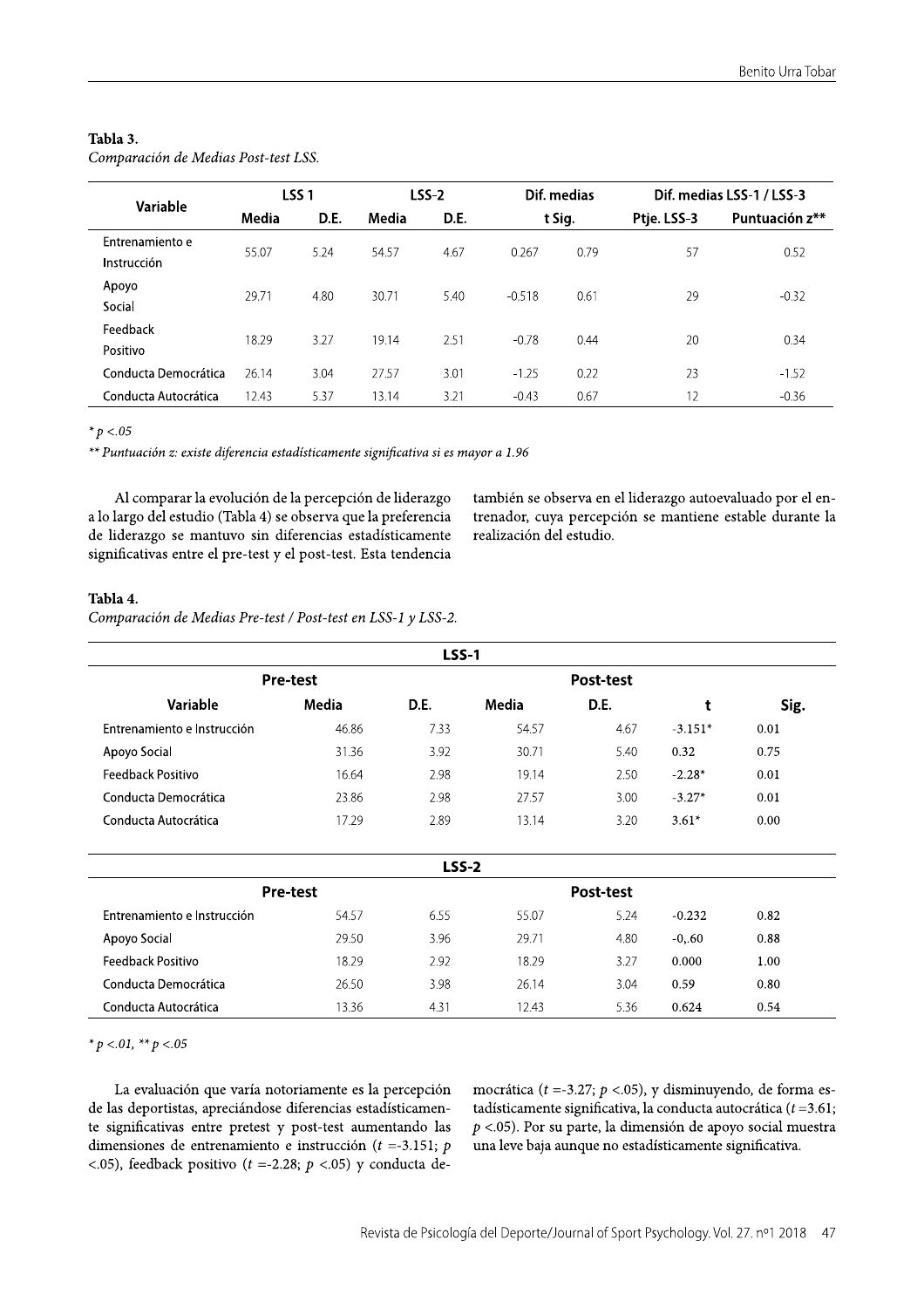Ello permite suponer la efectividad de la intervención realizada pues las dimensiones anteriormente alejadas de las preferencias de las deportistas (entrenamiento e instrucción, estilos democrático y autocrático) se movilizaron, con tendencias estadísticamente significativas, en el sentido de dichas preferencias.

# Discusión

Los resultados expuestos permiten suponer la efectividad de la intervención realizada al producirse un acercamiento entre el liderazgo percibido y el preferido por las deportistas en las dimensiones previamente sentidas como más distantes de dicha preferencia: más conductas democráticas (t =-3.27;  $p$  <.01) y de entrenamiento e instrucción ( $t$  =-3.151;  $p < 0.01$ ), y menos conductas autocráticas ( $t = 3.61$ ;  $p < 0.01$ ) a la vez que se produjo un aumento significativo en la percepción de entrega de feedback positivo ( $t = -2.28$ ;  $p < .01$ ). Ello permite comprobar la hipótesis general del estudio, según la cual el programa de intervención generaría mayor concordancia entre el liderazgo percibido y el preferido.

Asimismo, se comprobó la existencia inicial de una discrepancia en la percepción de liderazgo de deportistas y entrenador, la cual se evidenció en todas las dimensiones evaluadas (conductas de instrucción, apoyo social y entrega de feedback positivo, autocrática y democrática). Así también, inicialmente se observaron diferencias entre la percepción y preferencia de liderazgo de las deportistas, lo cual podía generar dificultades en el clima motivacional y compatibilidad psicológica del equipo deportistas-entrenador.

Sin embargo, se apreció cierta similitud entre lo que las deportistas preferían con lo que el entrenador creía transmitir, sugiriendo que éste identificaba lo requerido por las deportistas pero mostraba dificultades para transmitirlo concretamente. Ello evidenció la necesidad de intervención para acercar la conducta percibida por las deportistas a las conductas que ellas prefieren, generando compatibilidad a nivel conductual y no sólo de expectativas como sugerían los resultados de la primera evaluación.

Resultó llamativa la similitud observada entre las evaluaciones pre y post intervención, tanto en el liderazgo preferido por las deportistas como en el autoevaluado por el entrenador. En el primer caso, dicho resultado indica la existencia de una expectativa definida y constante en el tiempo de las deportistas hacia su entrenador, pudiendo indagar futuros estudios su permanencia en el tiempo. En el caso del entrenador, esta similitud revela que el cambio logrado ocurrió esencialmente en la percepción de las deportistas.

El que sólo haya cambiado el liderazgo percibido, y no así el liderazgo preferido y autoevaluado, sugiere la efectividad de la intervención al modificar el actuar del entrenador y lograr que las deportistas perciban dicho cambio, pudiendo generar mayor compatibilidad psicológica dentro del equipo.

Se puede apreciar consistencia entre los resultados obtenidos y la evidencia teórica previa, que sustenta el asesoramiento hacia los entrenadores como herramientas de trabajo que reportan resultados positivos, más allá del foco en donde se centre la intervención.

Ello reafirma la necesidad de intervenir con los entrenadores (Conde et al., 2015; Olmedilla, Ortín, Andreu y Lozano, 2004; Rivas y Florean, 2014; Sousa et al., 2006) en tanto foco amplificador del trabajo psicológico con deportistas, entendiendo la fuerza que posee la figura del entrenador en el proceso de preparación deportiva.

Resulta relevante realizar nuevos estudios con entrenadores pues la labor de la psicología deportiva en disciplinas colectivas implica colaborar en la gestión de climas motivacionales favorables tanto para el bienestar de los deportistas como para la consecución de rendimiento deportivo. Si bien el presente estudio se realizó con una muestra pequeña de deportistas, consideró la totalidad de jugadoras del equipo asesorado así como al único entrenador a cargo; por ende, más que buscar representatividad estadística, logró generar cambios en un contexto deportivo específico complementando las expectativas, humanas y competitivas, de ambos actores deportivos. Al ser un estudio de caso con una sola modalidad deportiva concreta, con una muestra pequeña y de categorías menores, no es posible generalizar los resultados obtenidos a otros equipos, disciplinas deportivas y/o niveles de logro por cuanto se intervino sobre una necesidad específica del grupo asesorado.

Generando estrategias que aumenten la compatibilidad psicológica es posible promover el bienestar de los deportistas, favorecer su adherencia y compromiso con la práctica deportiva así como evitar el abandono. Ello cobra mayor relevancia al trabajar en el deporte femenino, por cuanto la evidencia sugiere un menor nivel de motivación hacia la práctica deportiva en mujeres (González, Leo, Sánchez, Amado, y García, 2013; Torregrosa et al., 2011).

Finalmente, esta línea de acción también podría ser útil en aquellos casos donde la actividad deportiva posea menor proyección al alto rendimiento, debido a que la relación entrenador-deportista mantiene su importancia en el deporte recreativo influyendo en la percepción de bienestar cotidiano como medio de afrontamiento a situaciones que desencadenen el abandono deportivo.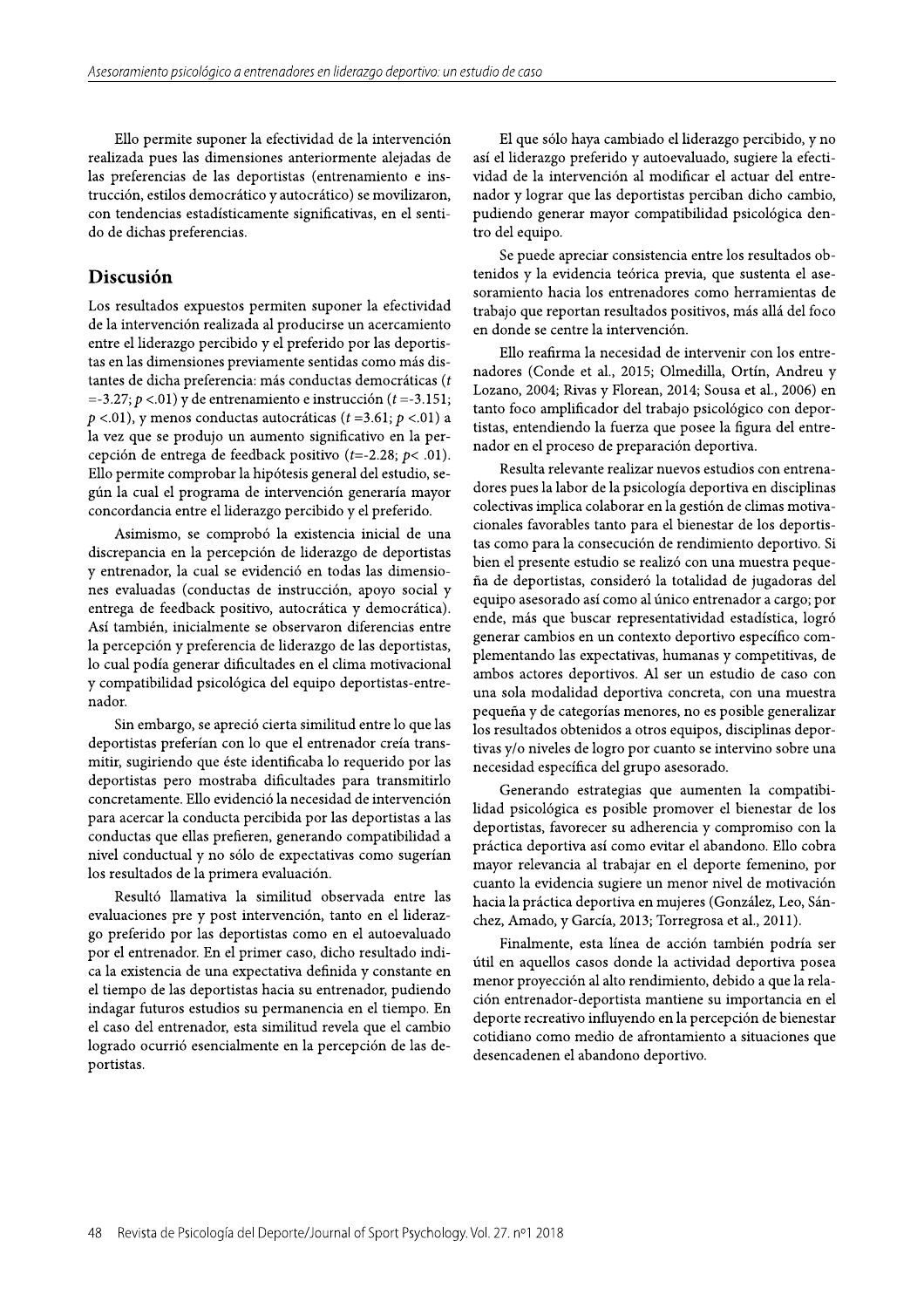## Psychological intervention in sports coaches leadership: a case study

#### Abstract

This paper analyzes, through a descriptive and longitudinal case study, the effectiveness of a mentoring program at a technical sports of skate hockey. To do so, the Leadership Sports Scale (LSS) is applied to a sample consisting of 14 athletes (M  $= 15.07$  years) that represent the universe of players in four female categories of a club and its unique technical. The initial results, expressed through descriptive statistics and mean difference, show the existence of significant differences (p<.05) between the perception and preference of leadership of the athletes in the dimensions of training and instruction, conduct democratic and autocratic behavior. Based on that, we implemented a process of intervention individualized consisting of six counseling sessions to the technician referred to these dimensions of the LSS. The results obtained in the LSS, once after the intervention, show the disappearance of the discrepancy between perceived leadership and preferred by the players  $(p<0.01)$  and the perception of an increase in the delivery of positive feedback  $(p<0.01)$ . The self-perception of the trainer and the preference of leadership of the athletes did not show statistically significant differences before and after the intervention. The results suggest increased psychological support within the team and its implications are discussed for the work of the sports psychologist in team sports.

Keywords: leadership, hockey skate, training coaches, team sports.

#### Recomendar psicológico aos instrutores na liderança do esporte: um estudo do caso

#### Resumo

O trabalho atual analisa, por meio de um estudo do caso, descritivo e longitudinal, a eficácia de um programa de recomendar a um técnico do esporte do patim do hockey. Para ela, a Escala de Liderazgo Deportivo foi aplicada (LSS) a uma amostra compôs por 14 sportsmen (M= 15.07 anos) que representam o universo dos jogadores de quatro categorias feminine de um clube e de seu somente técnico. Os resultados da inicial, expressados com descritivo estatístico e da diferença das médias, mostram à existência das diferenças significativas (p <.05) entre a percepção e a preferência da liderança dos sportswomen nas dimensões do treinamento e a instrução, conduta democrática e conduta autocratic. Dele, um processo da intervenção individualized consistindo em seis sessões do escritório do consultante ao técnico foi executado consultou estas dimensões do LSS. Os resultados obtidos no LSS, uma vez que finalizado na intervenção, mostra ao disappearance da discrepância entre a liderança percebida e o favorito na parte dos jogadores (p <.01) e a percepção do aumento na entrega positiva do gabarito (p <.01). Tanto quanto o autopercepción do instrutor e a preferência da liderança dos sportswomen não se apresentaram diferenças significativos da exposição estatística antes e mais tarde a intervenção. Os resultados sugerem que o aumento da compatibilidade psicológica dentro do equipamento e seus implicancias para o trabalho do psicólogo do esporte nos esportes do equipamento estão discutidos.

Palavras-Chaves: liderança, patim do hockey, recomendando aos técnicos, esportes do equipamento.

# Referencias

- Alfermann, D., Lee, M., y Würth, S. (2005). Perceived Leadership Behavior and Motivational Climate as Antecedents of Adolescent Athletes' Skill Development. Athletic Insight, 7(2). Recuperado el 20 de mayo de 2014, desde http://www.athleticinsight.com/Vol7Iss2/LeadershipandMotivation.htm
- Alves, S., Da Costa, V., Castañer, M., Fernandes, J. y Anguera, M. (2013). La conducta de los instructores de Fitness: triangulación entre la percepción de los practicantes, auto-percepción de los instructores y conducta observada. Revista de Psicología del Deporte,  $22(2), 321-329.$
- Castillo, I., Ramis, Y., Cruz, J. y Balaguer, I. (2015). Formación de entrenadores de fútbol base en el proyecto PAPA. Revista de Psicología del Deporte, 24(1), 131-138.
- Chelladurai, P. (1990). Leadership in sports: A review. International Journal of Sport Psychology, 21, 328-354
- Chelladurai, P. y Saleh, S. (1980). Dimensions of leader behavior in sports: Development of a leadership scale. Journal of Sport Psychology, 2, 34-54.
- Chicau, C., Silva, C. y Palmi, J. (2012). Programa de Intervención psicológica para la optimización del concepto de equipo (team building) en jóvenes futbolistas. Revista de Psicología del Deporte, 21(1), 49-58.
- Conde, C., Fernández, J., Garrido, P. y Rodríguez, D. (2015). Diseño de un programa de formación orientado a la mejora del clima motivacional transmitido por entrenadores universitarios. Recuperado el 20 de junio de 2015, desde http://emasf2.webcindario.com/ EmasF\_34.pdf.